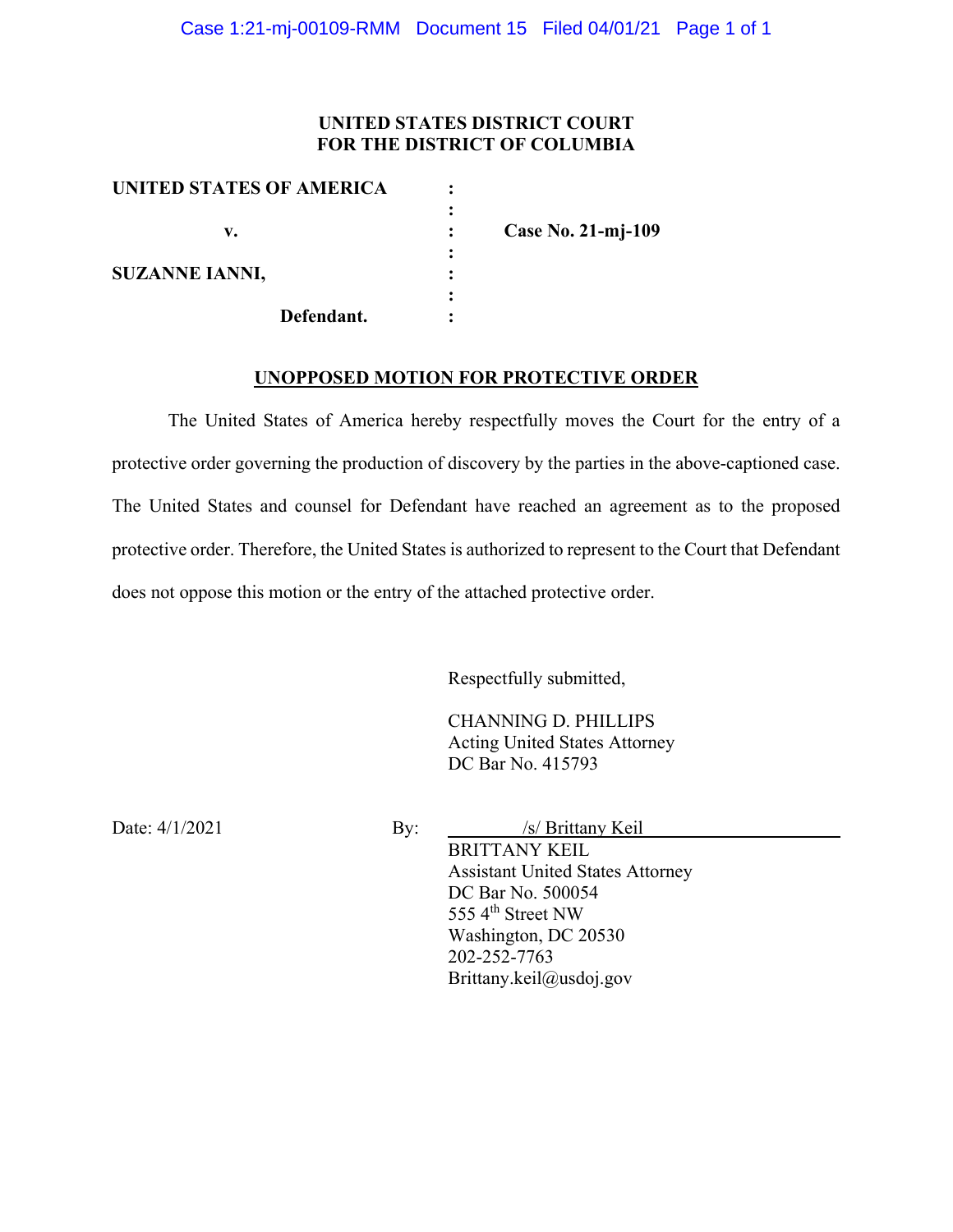## **UNITED STATES DISTRICT COURT FOR THE DISTRICT OF COLUMBIA**

| <b>UNITED STATES OF AMERICA</b> |        |                    |
|---------------------------------|--------|--------------------|
| v.                              |        | Case No. 21-mj-109 |
| <b>SUZANNE IANNI,</b>           | ٠<br>٠ |                    |
| Defendant.                      |        |                    |

### **PROTECTIVE ORDER GOVERNING DISCOVERY**

To expedite the flow of discovery material between the parties and adequately protect the

United States' legitimate interests, it is, pursuant to the Court's authority under Fed. R. Crim. P.

16(d)(1) and with the consent of the parties, ORDERED:

1. **Materials Subject to this Order.** This Order governs materials provided by the

United States at any stage of discovery during this case and which the United States has

identified as either "Sensitive" or "Highly Sensitive." Examples of materials that the United

States may designate as "Sensitive" or "Highly Sensitive" pursuant to this Order include but are

not limited to:

- a. Personal identity information as identified in Rule 49.1 of the Federal Rules of Criminal Procedure, as well as telephone numbers, email addresses, driver's license numbers, and similar unique identifying information;
- b. Information regarding the government's confidential sources;
- c. Information that may jeopardize witness security;
- d. Contact information for, photographs of, and private conversations with individuals that do not appear to be related to the criminal conduct in this case;
- e. Medical or mental health records;
- f. Sources and methods law-enforcement officials have used, and will continue to use, to investigate other criminal conduct related to the publicly filed charges;
- g. Surveillance camera footage from the U.S. Capitol Police's extensive system of cameras on U.S. Capitol grounds;<sup>1</sup>

 $1$  To be clear, this does not include footage from body worn cameras from other police departments that responded on January 6, 2021, the vast amount of which the United States will *not* designate as Sensitive or Highly Sensitive. (Body worn camera footage will be marked Sensitive or Highly Sensitive only if it contains material described in paragraph one above or for a similar reason not anticipated by this Order.)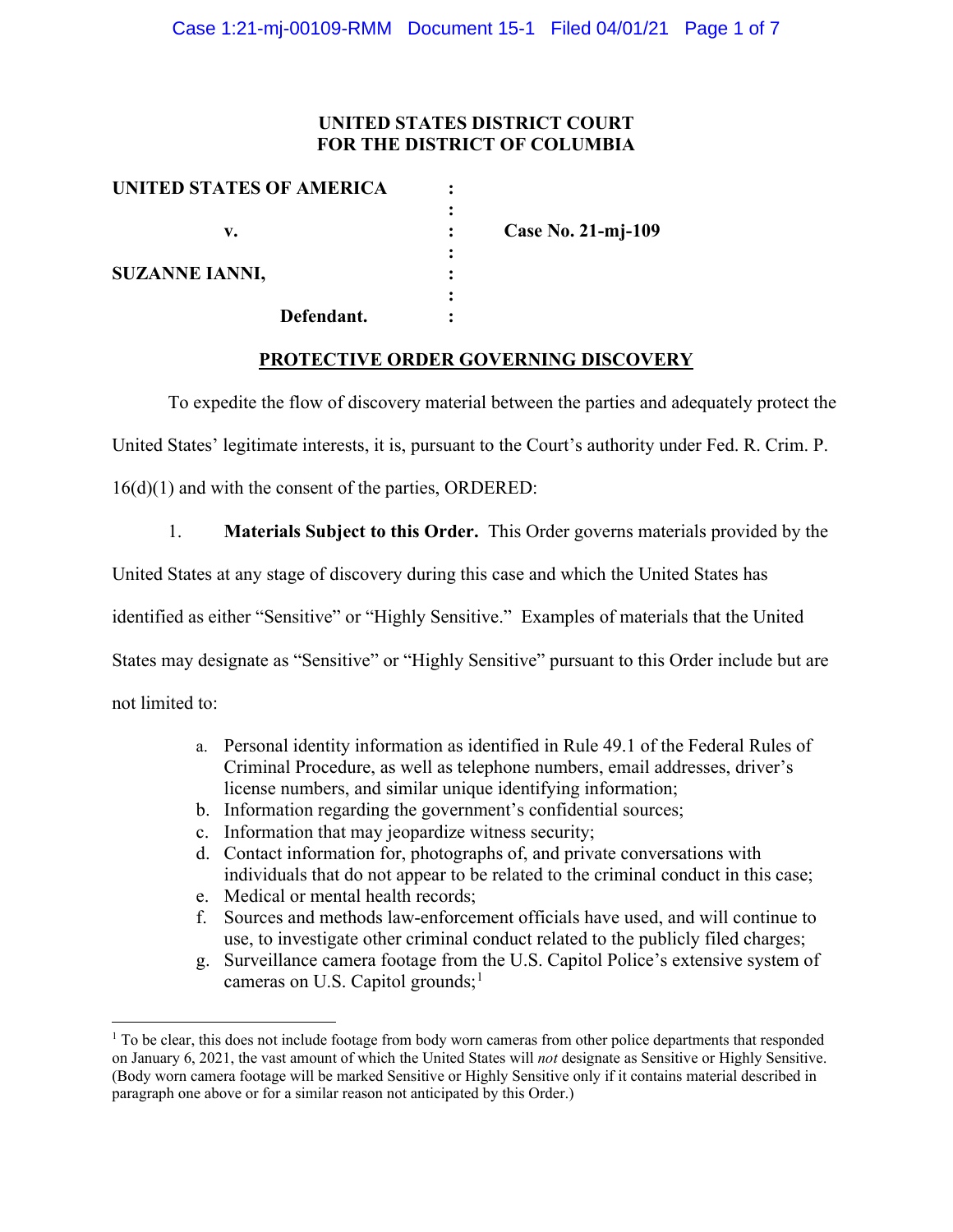- h. Repair estimates from the Architect of the Capitol;
- i. Materials designated as "security information" pursuant 2 U.S.C. §1979; and
- j. Tax returns or tax information.

This Order will not be used to designate materials as Sensitive or Highly Sensitive unless such designation is necessary for one of the reasons stated in this paragraph or for a similar reason not anticipated by this Order. The government agrees to make every effort to provide discovery in a manner that will allow for most discovery to be produced without such designations.

2. **Defendant.** Any reference to "Defendant" herein refers individually to each

defendant identified in the caption above.

3. **Legal Defense Team.** The "legal defense team" includes defense counsel

(defined as counsel of record in this case, including any post-conviction or appellate counsel)

and any attorneys, investigators, paralegals, support staff, and expert witnesses who are advising

or assisting defense counsel in connection with this case.

# 4. **Rules for the Handling of Sensitive and Highly Sensitive Materials.**

- a. **Limitations on Use.** Defendant and the legal defense team may use Sensitive and Highly Sensitive discovery materials solely in connection with the defense of this case and any other case connected to the events at the United States Capitol on January 6, 2021, including any post-conviction or appellate litigation, and for no other purpose, and in connection with no other proceeding, without further order of this Court.
- b. **Limitations on Dissemination.** No Sensitive or Highly Sensitive materials, or the information contained therein, may be disclosed to any persons other than Defendant, the legal defense team, or the person to whom the Sensitive or Highly Sensitive information solely and directly pertains or his/her counsel, without agreement of the United States or prior authorization from the Court.
- c. **Limitations on Reproduction.** Defendant, the legal defense team, and authorized persons shall not copy or reproduce the Sensitive or Highly Sensitive materials except in order to provide copies of the materials for use in connection with this case by Defendant, the legal defense team, the person to whom the Sensitive or Highly Sensitive information solely and directly pertains or his/her counsel, and other persons to whom the Court may authorize disclosure (collectively, "authorized persons").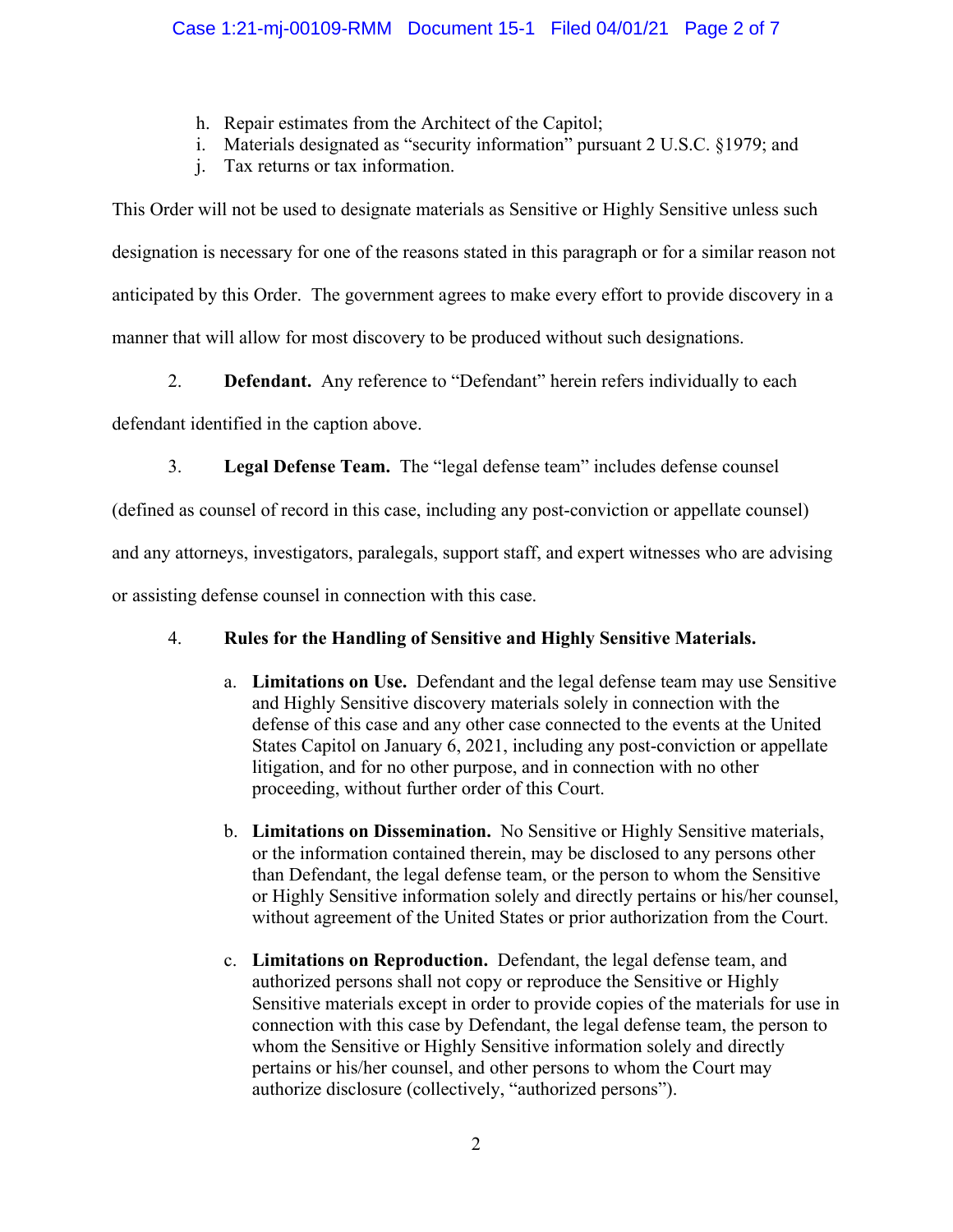If defense counsel provides Defendant access to Sensitive or Highly Sensitive materials, defense counsel must advise Defendant that Defendant may not record any personal identity information as identified in Rule 49.1 of the Federal Rules of Criminal Procedure or any telephone numbers, email addresses, driver's license numbers, and similar unique identifying information. By signing the attached affirmation, Defendant agrees not to do so.

Copies and reproductions, and any notes or records made in relation to the contents of the Sensitive and Highly Sensitive materials, are to be treated in the same manner as the original materials.

- d. **Court Filings.** Absent prior agreement by the parties or permission from the Court, no party shall disclose materials designated as Sensitive or Highly Sensitive in any public filing with the Court. Such materials shall be submitted under seal. The Clerk shall accept for filing under seal any filings so marked by the parties pursuant to this Order.
- e. **Court Hearings.** The restrictions in this Order shall not limit either party in the use of the materials in judicial proceedings in this case. The procedures for use of designated Sensitive and Highly Sensitive materials during any hearing or the trial of this matter shall be determined by the parties and the Court in advance of the hearing or trial. No party shall disclose materials designated Sensitive or Highly Sensitive in open court without agreement by the parties that such materials may be disclosed in open court or prior consideration by the Court.

## 5. **Additional Rules for Handling of Sensitive Materials.** The following

additional terms apply to Sensitive materials:

a. **Storage.** Sensitive materials must be maintained in the custody and control of Defendant, the legal defense team, and authorized persons. This restriction shall not apply to the person to whom the Sensitive information solely and directly pertains or his/her attorney.

## 6. **Additional Rules for Handling of Highly Sensitive Materials.** The following

additional rules apply to Highly Sensitive materials:

a. **Additional Limitations on Dissemination.** Defense counsel may not provide a copy of Highly Sensitive materials to Defendant or permit Defendant to view such materials unsupervised by defense counsel or an attorney, investigator, paralegal, or support staff person employed by defense counsel. The parties agree that defense counsel or an attorney, investigator, paralegal,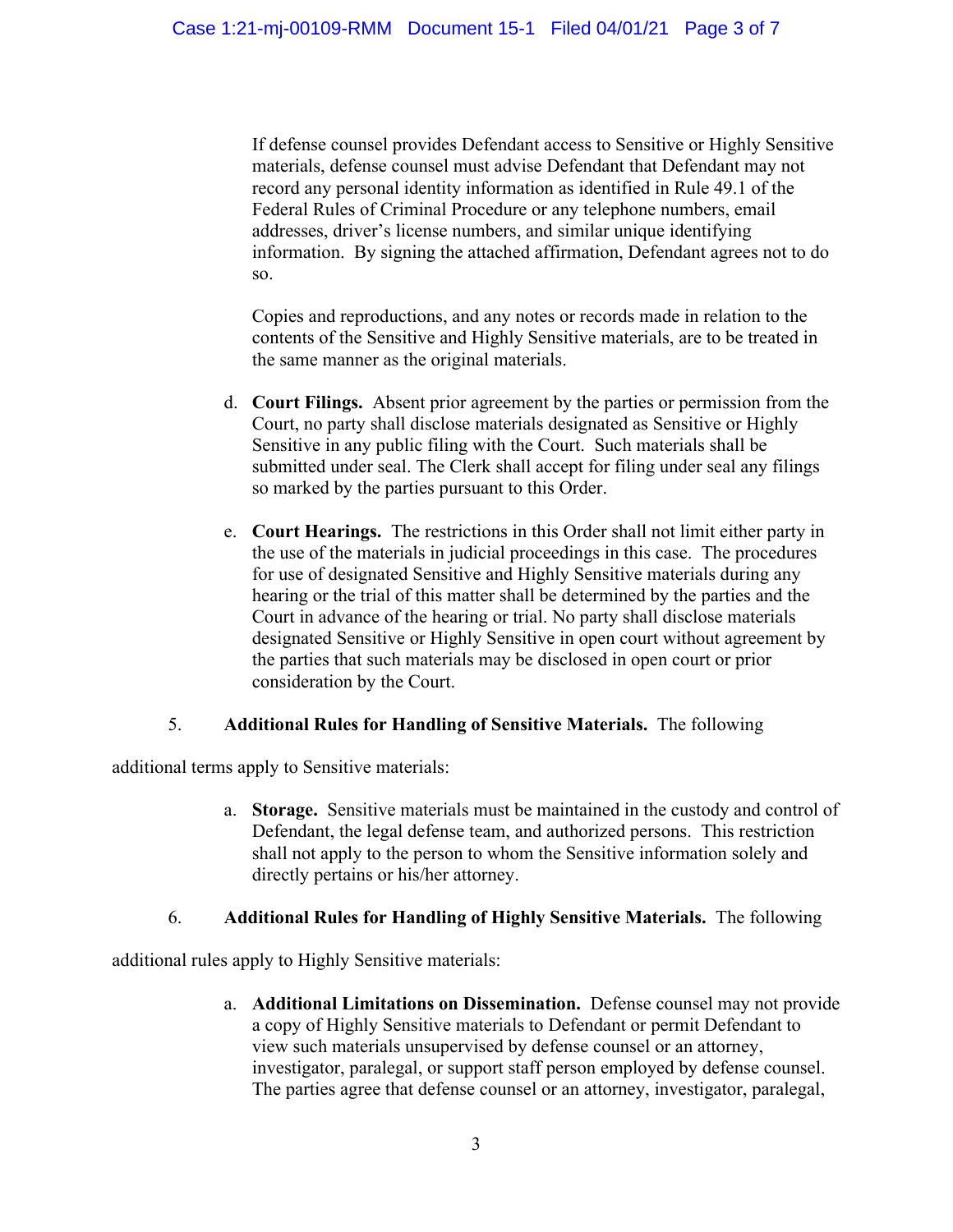or support staff person employed by defense counsel, may supervise Defendant by allowing access to Highly Sensitive materials through a cloudbased delivery system that permits Defendant to view the materials but does not permit Defendant the ability to download; provided that, prior to doing so, defense counsel first provides notice to the United States and allow the United States to file an objection with the Court if no agreement is reached.

- b. **Additional Limitations on Reproduction.** Counsel agrees that prior to showing materials to Defendant designated as Highly Sensitive, counsel or an attorney, investigator, paralegal, or support staff person employed by defense counsel will read Defendant the relevant parts of this Order, and remind Defendant of the consequences of violating the Order. If Defendant takes notes regarding Highly Sensitive materials, counsel or an attorney, investigator, paralegal, or support staff person employed by defense counsel must take reasonable steps to determine whether Defendant has copied any personal identity information as identified in Rule 49.1 of the Federal Rules of Criminal Procedure or any telephone numbers, email addresses, driver's license numbers, and similar unique identifying information.
- c. **Storage.** Highly Sensitive materials must be maintained in the custody and control of the legal defense team and authorized persons. This restriction shall not apply to the person to whom the Highly Sensitive information solely and directly pertains or his/her attorney.

7. **Viewing by Incarcerated Defendants.** If Defendant is in the custody of the

United States Marshals Service, defense counsel is authorized to provide a copy of discovery materials to the appropriate point of contact so that the defendant can view the discovery materials, subject to the terms of this Order.

8. **Disputes.** The parties shall make a good faith effort to resolve any dispute about a sensitivity designation before requesting the Court's intervention. The United States may agree to remove or reduce a sensitivity designation without further order of this Court. Whenever the redaction of specified information will resolve the basis for which a sensitivity designation was applied, the United States will agree to redaction, and such redaction will render the materials no longer subject to this Order. Any agreement to reduce or remove a sensitivity designation or to redact specific information shall be memorialized in writing.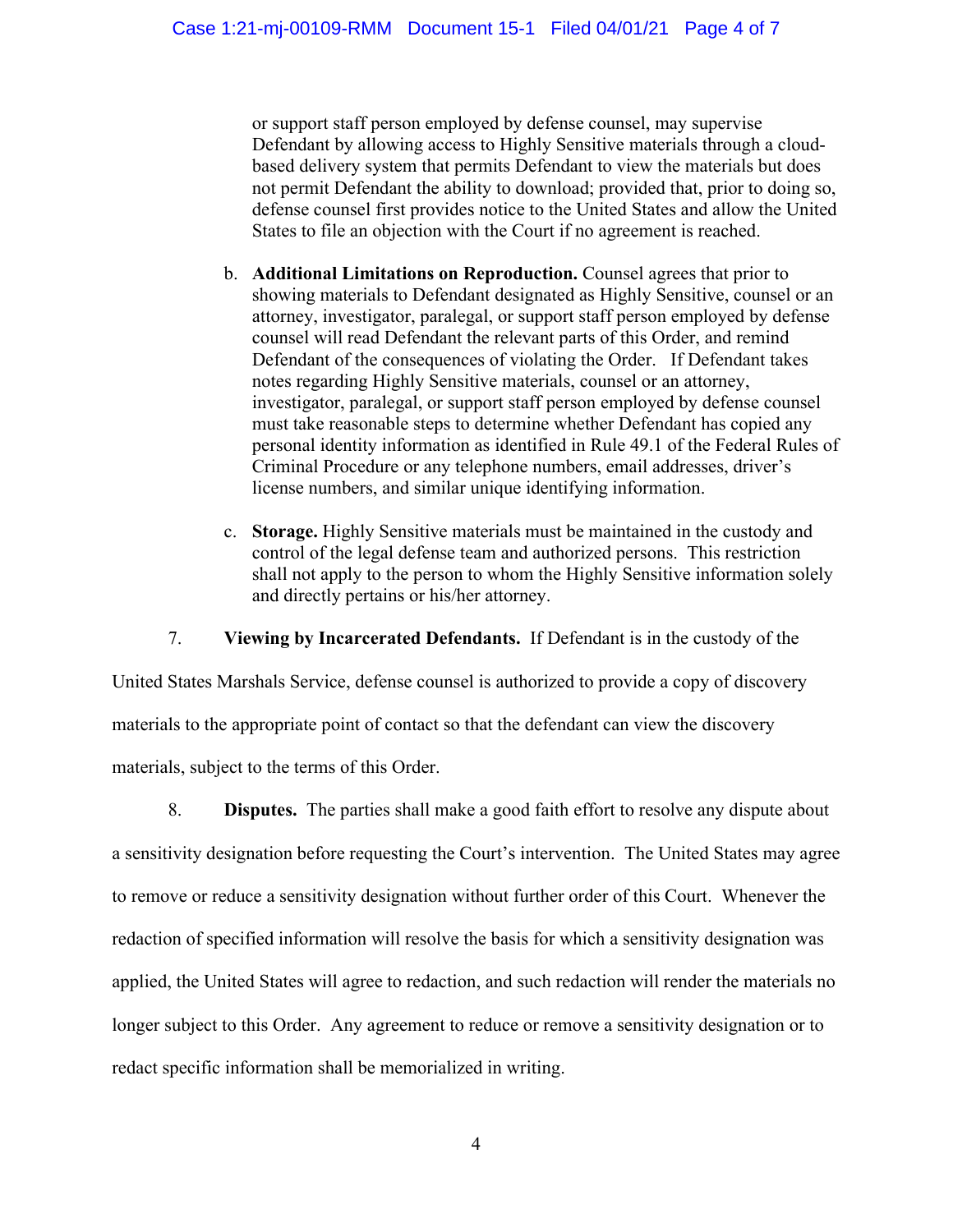### Case 1:21-mj-00109-RMM Document 15-1 Filed 04/01/21 Page 5 of 7

9. **Modification Permitted.** Nothing in this Order shall prevent any party from seeking modification of this Order nor prevent the defense from contesting a sensitivity designation. The parties agree that the burden of demonstrating the need for a protective order remains with the government at all times.

10. **Failure not Waiver.** The failure by the United States to designate any materials as Sensitive or Highly Sensitive upon disclosure shall not constitute a waiver of the United States' ability to later designate the materials as Sensitive or Highly Sensitive but the government must separately identify and memorialize the changed status of those materials in writing.

11. **Automatic Exclusions from this Order.** This Order does not apply to materials that:

- a. Are, or later become, part of the public court record, including materials that have been received in evidence in this or other public trials or hearings;
- b. Were derived directly from Defendant or that pertain solely to Defendant. Examples of such materials include Defendant's own financial records, telephone records, digital device downloads, social media records, electronic communications, arrest records, and statements to law enforcement; <sup>2</sup> and
- c. Materials that the defense obtains by means other than discovery.
- 12. **Government's Discovery Obligations.** Nothing in this Order modifies the

United States' obligations at any stage of discovery in this case pursuant to Federal Rules of

Criminal Procedure 16 and 26.2, Local Criminal Rule 5.1, 18 U.S.C. § 3500 (the Jencks Act),

and the government's general obligation to produce exculpatory and impeachment information in

criminal cases.

 $2$  Discoverable materials that were derived directly from Defendant or that pertain solely to Defendant are exempt from this Order regardless of whether the United States has designated any such materials as "Sensitive" or "Highly Sensitive" because the same materials are being provided or made available to co-defendants or other persons charged in connection with the events at the United States Capitol on January 6, 2021.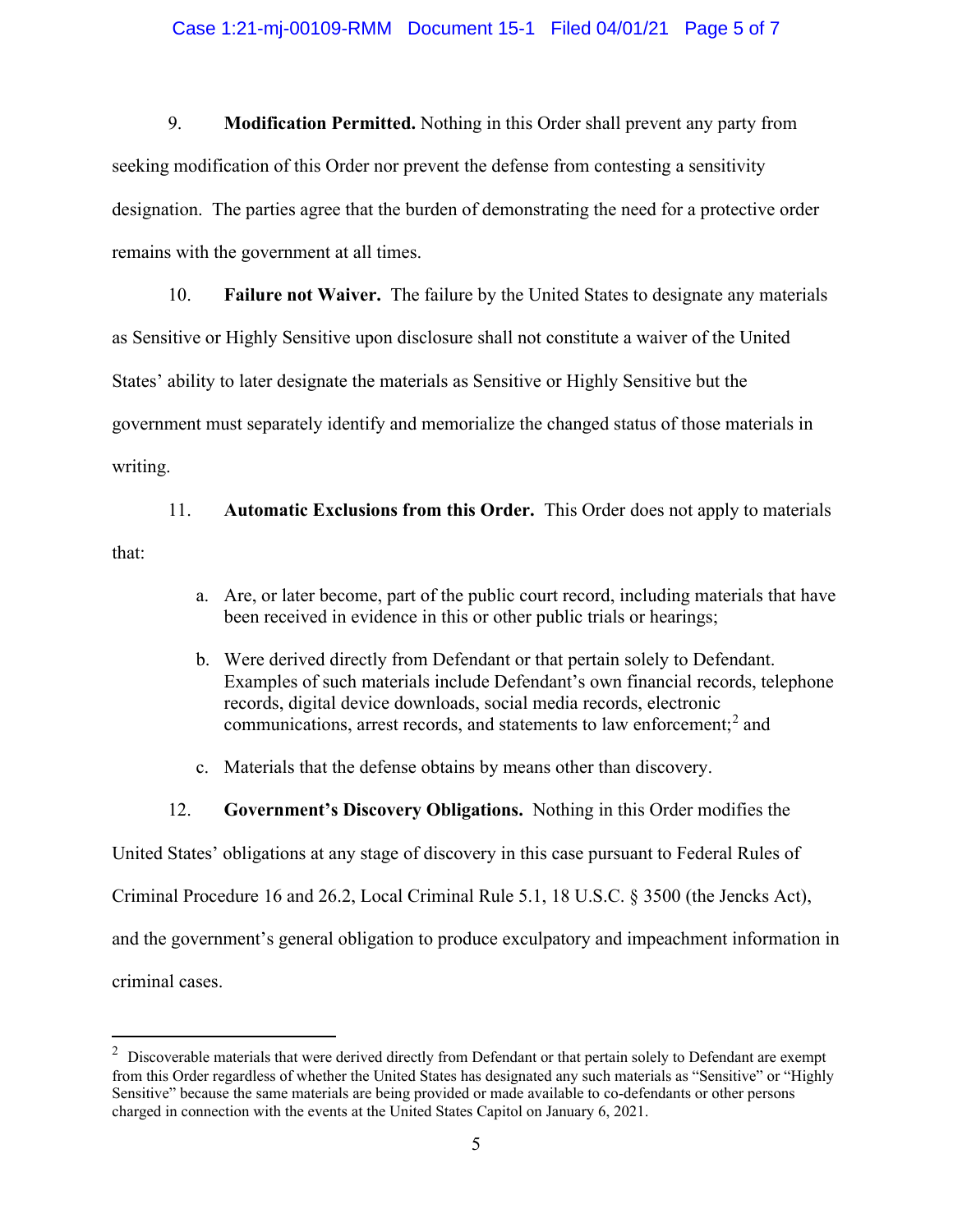#### Case 1:21-mj-00109-RMM Document 15-1 Filed 04/01/21 Page 6 of 7

13. **Defense Counsel's Obligations.** Defense counsel must provide a copy of this Order to, and review the terms of this Order with, members of the legal defense team, Defendant, and any other person, before providing them access to Sensitive or Highly Sensitive materials. Defense counsel must obtain a fully executed copy of Attachment A before providing Defendant access to Sensitive or Highly Sensitive materials, and must file a copy with the Court within one week of execution.

14. **No Ruling on Discoverability or Admissibility**. This Order does not constitute a ruling on the question of whether any particular material is properly discoverable or admissible and does not constitute any ruling on any potential objection to the discoverability or admissibility of any material.

15. **Duration.** The terms of this Order shall remain in effect after the conclusion of this case and the parties shall be bound by it unless otherwise ordered by the Court.

**SO ORDERED** this \_\_\_\_\_ day of \_\_\_\_\_\_\_\_\_\_, 2021.

\_\_\_\_\_\_\_\_\_\_\_\_\_\_\_\_\_\_\_\_\_\_\_\_\_\_\_\_\_\_\_\_\_\_\_\_\_ HONORABLE ROBIN M. MERIWEATHER United States Magistrate Judge